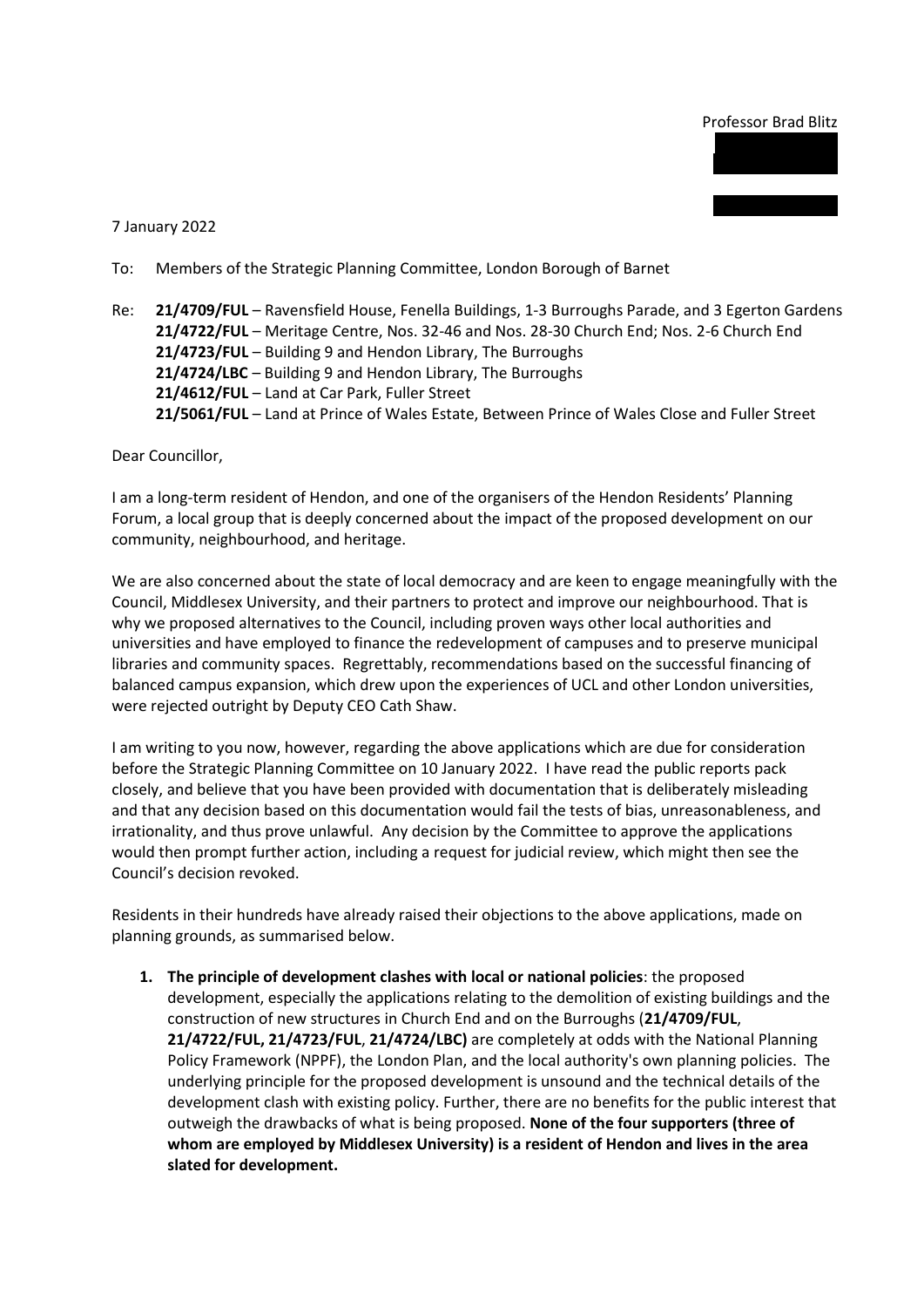- 2. **Lack of need**: Middlesex University has sufficient dorms which are at a reasonable distance from the campus. Middlesex is no different from any other London university in this regard. Moreover, Middlesex University can build on its existing footprint, as originally proposed in Local Plan Reg. 18 – a site dropped from subsequent plans – and evidenced by its recent decision to redevelop the site housing its real tennis court. Middlesex University's *Access and Participation Plan* 2019-20 produced as these applications were being developed records that the university serves a commuter population, including a large number of mature, part-time, and non-traditional students, who do not require on-site accommodation.
- 3. **Overshadowing/loss of privacy**: the developments especially on the Fenella and Ravensfield site (**21/4709/FUL)** and adjacent to the Church **(21/4722/FUL)**, will dominate neighbouring properties and threaten their privacy, as well as impacting on congregants of St Mary's Church. It is an incontrovertible fact that the location of the proposed developments on the Burroughs and Church End will have a negative impact on the surroundings.
- 4. **Harm to the host building** the Library: although a separate planning application has been submitted for listed building consent (**21/4724/LBC)**, the proposed development will make significant and permanent changes to listed features, including the roof.
- 5. **Detrimental impact on neighbouring amenity**: all of the applications (**21/4709/FUL, 21/4722/FUL, 21/4723/FUL**, **21/4724/LBC, 21/4612/FUL, 21/5061/FUL),** will have a negative impact on the neighbouring amenity i.e. the residents' quality of life, as set out in the London Plan which defines amenity as "an element of a location or neighbourhood that helps to make it attractive or enjoyable for residents and visitors". The rationale for development, to introduce an additional 565 students (*in fact 1700 in the Local Plan Reg. 19*) has generated much anxiety from residents who have reported antisocial behaviour including crime, drugs, litter, and noise. Despite Middlesex University's existing policies, and the assurance that it will manage the new dorms, **the university has proven incapable of preventing antisocial behaviour, including two murders on its Hendon campus and in one of its dorms**. In addition, the buildings by virtue of the design, scale, and mass, will dominate the street scene and have a negative effect on the lives of residents, which will only be exacerbated by the introduction of even great numbers of students housed in the vicinity.

**Loss of homes**: the proposed developments on the Burroughs (**21/4709/FUL)** which would replace Ravensfield House, Fenella Building, 1-3 Burroughs Parade and 3 Egerton Gardens, and at 28-30 Church End (**21/4722/FUL)** will result in loss of family homes, and buildings which Barnet Council in its 2011 and 2012 Character Appraisals, and more recently Historic England identified as making a positive contribution to the area. Such demolition is not warranted.

- 6. **Negative effect on character and appearance of the area:** all of the proposed developments (**21/4709/FUL, 21/4722/FUL, 21/4723/FUL**, **21/4724/LBC, 21/4612/FUL, 21/5061/FUL),** and have been criticised by Historic England, the Barnet Society. The proposed developments span two historic conservation areas that define Hendon, which would be forever changed.
- 7. **Traffic and parking pressures**: all of the proposed developments (**21/4709/FUL, 21/4722/FUL, 21/4723/FUL**, **21/4724/LBC, 21/4612/FUL, 21/5061/FUL),** will generate greater traffic and increased pressure on existing car parking, even with the proposed offer of re-provision. Put simply more students will mean many people and more cars. The university's assurances have not prevented the increased and improper parking of cars all around Church End and Greyhound Hill, and we, therefore, have no basis to believe they can enforce parking in the area.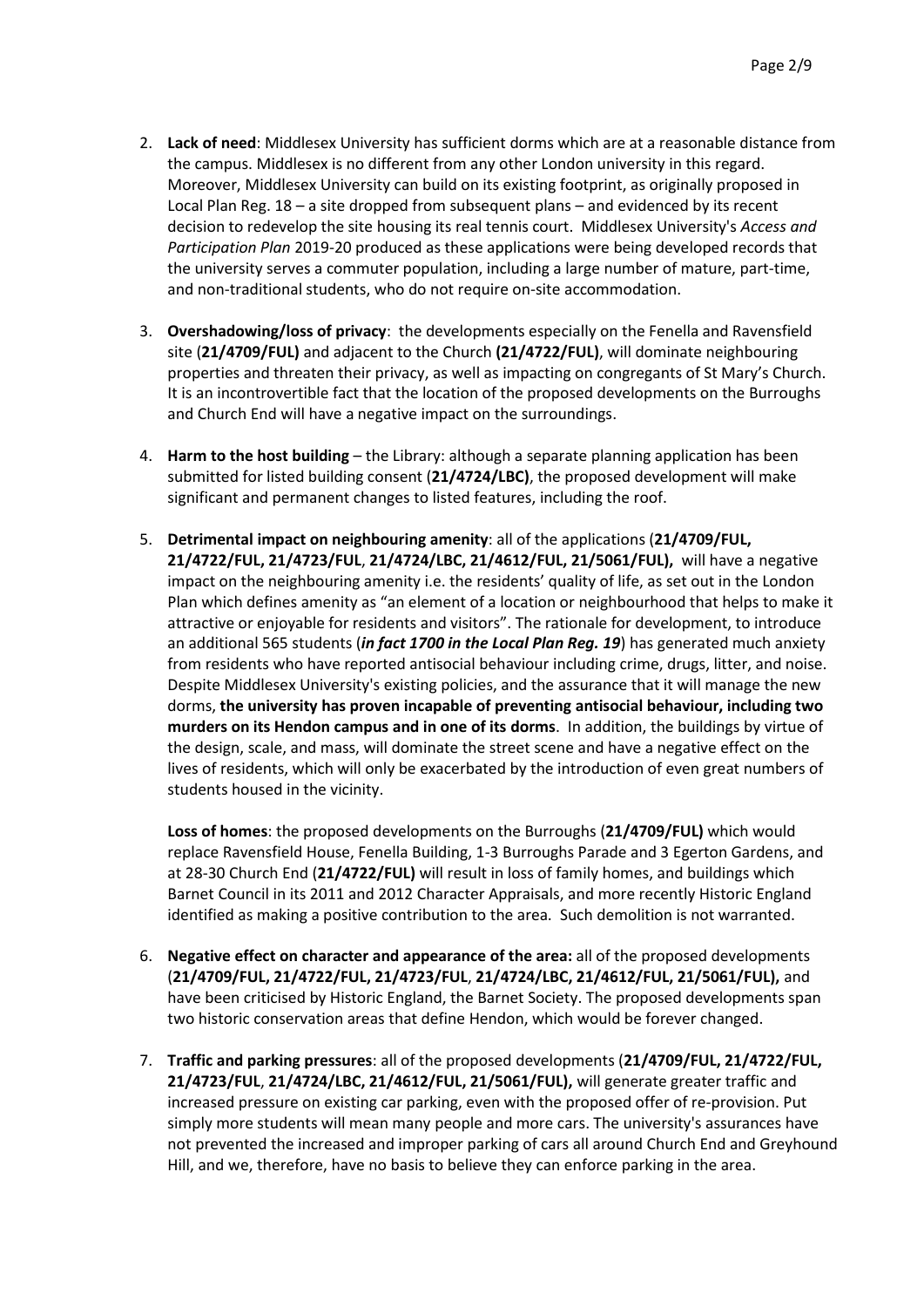The public reports pack prepared for the Strategic Planning Committee meeting of 10 January 2022, contains multiple errors of fact, numerous typos, and is by all accounts a rushed and sloppy document. There are too many contentious points to mention below, given that this is a 400-page document that includes seven planning applications. I, therefore, set out the **most egregious examples of bias and factual inaccuracy.**

# **MATERIAL CONSIDERATIONS: THE SPD (BURROUGHS AND MIDDLESEX UNIVERSITY) AND LOCAL PLAN (REG. 19).**

National planning practice guidance (NPPG) explains that a material planning consideration is one that is relevant to making a planning decision to grant or refuse an application for planning permission.

Over the past two years, Barnet Council has led consultations over development plans, including on the future of Hendon, the Burroughs, and Church End. These include the production of a draft Supplementary Planning Document (SPD), Business Case for the Hendon Hub development, and a draft Local Plan (Reg. 19), all of which have already been approved by Council on 20 July 2021, 27 July 2021, and 19 October 2021, respectively.

The Council maintains that the SPD has not yet been adopted, and yet may still lend material weight to applications. Residents have challenged this assertion, and one, Richard Lecoat, has filed a request for judicial review. While it is for the court to determine the lawfulness of the SPD, what is evident from the reports pack is that the Council is both trying to have its cake and eat it.

On page 15 of the reports pack, the authors write 'A number of local and strategic supplementary planning guidance (SPG) and documents (SPD) are material to the determination of the application.' They then introduce the following:

*"The Burroughs and Middlesex University Supplementary Planning Document (SPD) has not yet been formally adopted. The Council has been advised by leading and junior counsel that although not adopted, the draft SPD nonetheless may be regarded as a material consideration. The Council has also been advised that the weight to be given to any material consideration is a matter of planning judgement. The draft SPD is yet to be formally adopted. The Chief Executive has also been delegated 'to make any necessary minor changes to the SPD in consultation with the Chairman of the Committee before its final publication'. That process has yet to be undertaken. The draft SPD is also supplementary to proposed policies in the emerging plan (Barnet's Draft Local Plan) some of which are subject to objection and all of which have yet to be subject to independent examination by an inspector at an examination in public. In addition, the draft SPD is currently subject to an application for judicial review. The Council is robustly defending its position and hopes to be successful in those proceeding [sic.]. However, if the judicial review application were to be successful and if the Council had relied on the draft SPD in the determination in favour of the grant of this application there would be a possible risk that it might be regarded as having contaminated the lawfulness of its decision to grant planning permission. That risk however small can be avoided if the draft SPD is not given any weight. Accordingly, having regard to all of these factors, officers have exercised their planning judgement and have not given the draft SPD any weight in the determination of this application."*

The above statement raises several questions:

1. If the Draft SPD is relevant and material, then why is it not given any weight to the applications?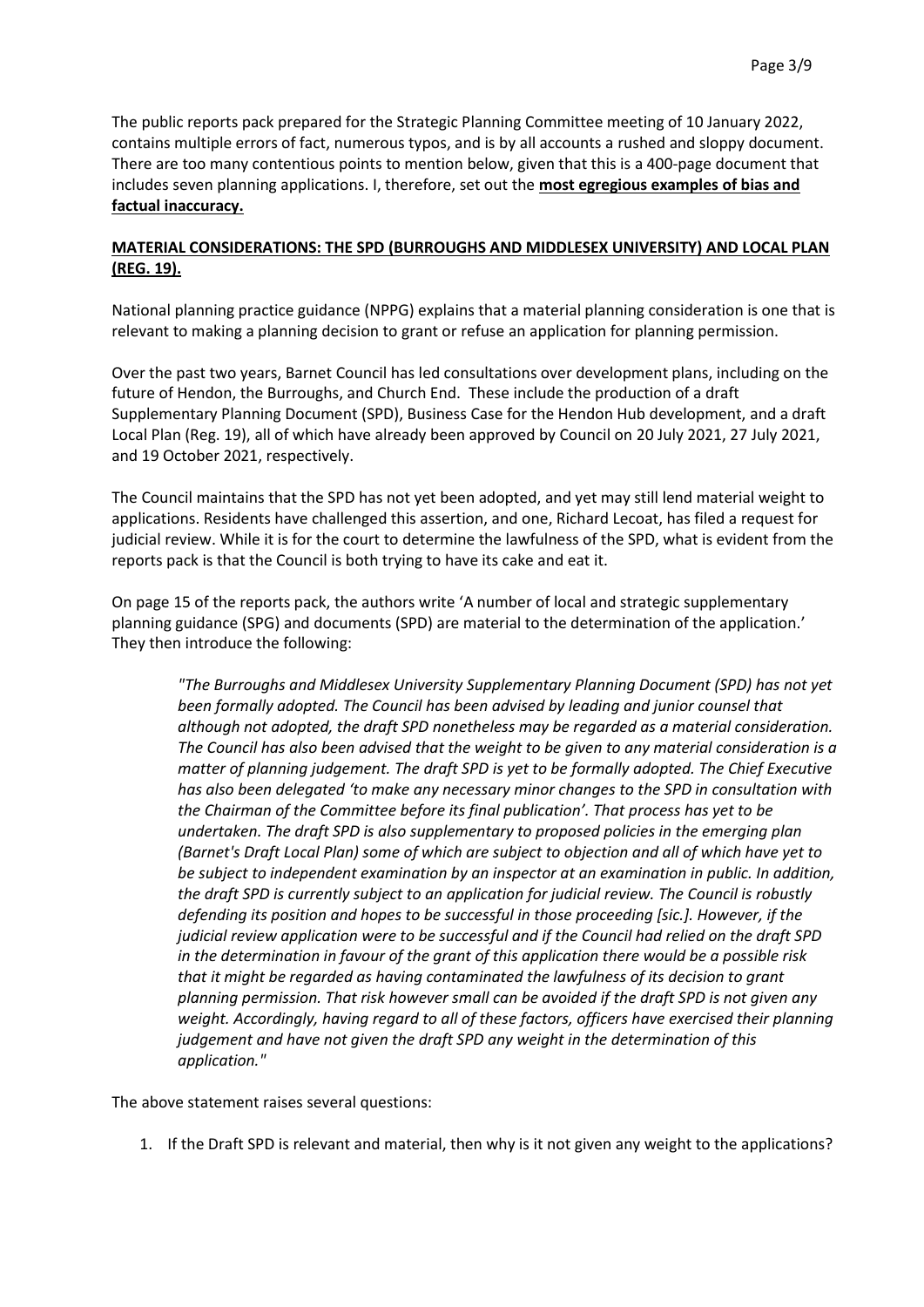- 2. If the draft SPD is given no weight, then what of the many responses to the document, and the consultation process? Do these also have no weight?
- 3. Having spent more than two years developing the SPD, advocating for it, and defending the lawfulness of the document approved on 20 July 2021, how can officers reasonably maintain that they are not influenced and can remain impartial?

There is the further **matter of bias or at least appearance of bias**. The substance of the above planning applications has been given recent consideration in the Hendon Hub Business Case, and arguably also the Local Plan (Reg. 19), which makes specific reference to the 'emerging SPD' and lists the draft SPD as a source to support the proposed developments in Hendon.

## **Councillors have** *already voted* **to approve the Hendon Hub Business Case and Local Plan (Reg. 19), based on descriptions and designs, which are replicated in the above planning applications**.

While the application documents are not identical to those presented before the Council when it approved the draft SPD, Local Plan, and Hendon Hub Business Case, the rationale and outline of the developments i.e. the declared purpose of the proposed developments – which has been overwhelmingly contested by residents -- is the same. *Hence, it is difficult to see how a councillor who voted to approve say the construction of new buildings on the Burroughs and Church End, based on the same specific information provided, might vote otherwise, and how they could be considered impartial.* 

The suggestion that Barnet Council can now consider the above applications is therefore irrational and perverse.

#### **IRRATIONALITY: NON-COMPLIANCE WITH EXISTING POLICY**

The officers are correct that the London Plan, and the development plan documents in the Barnet Local Plan 2012, are the statutory development plans which serve as the main policy basis for the consideration of these planning applications. Barnet argues that these Development Management Policies provide the borough-wide planning policies that implement the Core Strategy and that these policies will be used for day-to-day decision making. What is being proposed, however, does not comply with the existing policy.

In our comments on the above applications, and on the designs previously shared with the Council, regarding the Hendon Hub Business Case, we have identified major inconsistencies with existing policy. In particular, we note that applications **21/4709/FUL, 21/4722/FUL, 21/4723/FUL, 21/4724/LBC** are at odds with existing policy as set out in both the Local Plan 2012 and London Plan 2021 and that the officers have incorrectly asserted otherwise.

# *Growth, Sustainability, and Neighbourhood Policies*

Regarding *Barnet Local Plan 2012 -* GSS01 Delivering Sustainable Growth, we note that Hendon does not feature in the locations targeted for growth, which stops at West Hendon. The 2021 proposals, which the Council approved in July 2021, list growth areas including Brent Cross, Colindale, New Southgate, and Mill Hill East as well as town centres at Burnt Oak, Chipping Barnet, Cricklewood, Edgware, Finchley Central, Golders Green, and North Finchley.

Further, the Draft Local Plan Reg. 19 states, 'outside these locations, growth has been supported in places with capacity for change and where local character and distinctiveness are recognised" (Local Plan Reg. 19, page 23). This condition is not satisfied in the above applications. The proposed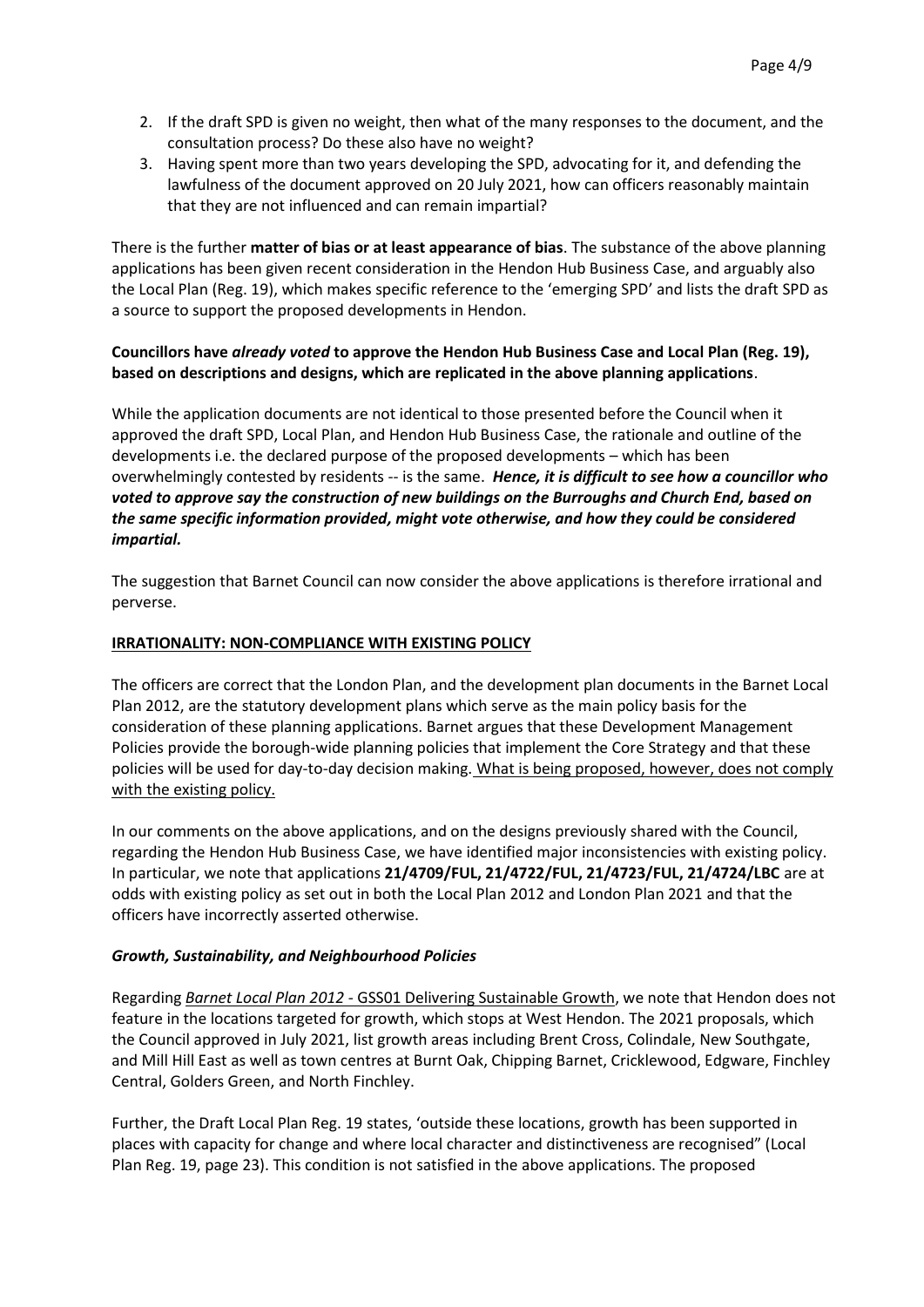developments spanning the two conservation areas of the Burroughs, and Church End, do not seek to protect the character and distinctiveness, as previously recognised in the 2011 and 2012 Character Appraisal Statements.

The proposals by virtue of their size, scale, and density pose major threats to the character of the area. This fact has been recognised by Historic England in two letters submitted to the Council, on 22 February 2021, and 19 July 2021, where this heritage body identifies significant harm resulting from the proposed developments in the two conservation areas, including the proposed alterations to Hendon Library, and the erection of unsympathetic buildings on the Burroughs, and more importantly, the overdevelopment of buildings in Church End, overlooking the ancient church.

Further, the London Plan 2021 seeks to promote "Good Growth - growth that is socially and economically inclusive and environmentally sustainable". A central pillar of the Good Growth ambition is *Policy CG1 – Building Strong and Inclusive Communities*. The proposed developments conflict with this policy which qualifies that buildings should "work with local heritage and identity, and social, physical and environmental infrastructure that meets London's diverse needs", and further recommends taking advantage of the knowledge and experience of local people, and early engagement with local people to arrive at better planning proposals.

As noted above, the proposed developments are out of keeping with the local area and have been contested by residents in their hundreds, as well as the Barnet Society and Historic England. Further, we note that the Council did not engage early with "local people" but concealed plans from the public, which has led to recent legal challenges, including a case before the First Tier Tribunal.

**The proposed developments run counter to the London Plan and do not meet the area's objectively assessed needs. They are therefore not consistent with the aim of achieving sustainable development.** We note that Middlesex University is not only financially struggling, but cannot provide evidence why the construction of student dorms across the street from the campus would improve the student experience, which is by all accounts measured by the quality of academic course, teaching facilities, and graduate opportunities. The university's claims are based on nothing more than supposition and are contradicted by recent extensive surveys by the Higher Education Design Quality Forum.<sup>1</sup>

The *London Plan Policy SD1 Opportunity Areas* advises that "The quality and character of predominantly residential neighbourhoods, where more local uses predominate, should be conserved and enhanced." It also advocates, using the 'Healthy Streets Approach' "to create vibrant neighbourhoods that are appealing places to walk, cycle and spend time, and providing local people with access to the facilities and services that they need." Crucially it emphasises that "the quality and character of the [Central Activities Zone] CAZ's predominantly residential neighbourhoods should be conserved and enhanced." **Residents have already indicated to councillors in their hundreds that rather than conserve neighbourhoods, the proposed developments would devastate this heavily residential community, by enlarging the Middlesex University campus around them**.

There has been tremendous public opposition to the proposed development in the above conservation areas, and particularly with respect to the heritage assets on the Burroughs (the Library), and around Church End. This includes two petitions which included some 2000 signatories in total, and formal objections raised by letter and in Council meetings. **The proposed developments provide no public benefits to residents and have also been opposed by the Barnet Society. Moreover, not one of the just four supporters is a resident, and then any suggestion of building inclusive communities, while dismissing the universal opposition from residents, is again, perverse and irrational.**

1

<sup>1</sup> See HEDQF – STUDENT LIFE *Student views of their university*, 2021. Available at: [https://www.hedqf.org/wp](https://www.hedqf.org/wp-content/uploads/2021/06/HEDQF-Student-Life-2021-short.pdf)[content/uploads/2021/06/HEDQF-Student-Life-2021-short.pdf](https://www.hedqf.org/wp-content/uploads/2021/06/HEDQF-Student-Life-2021-short.pdf)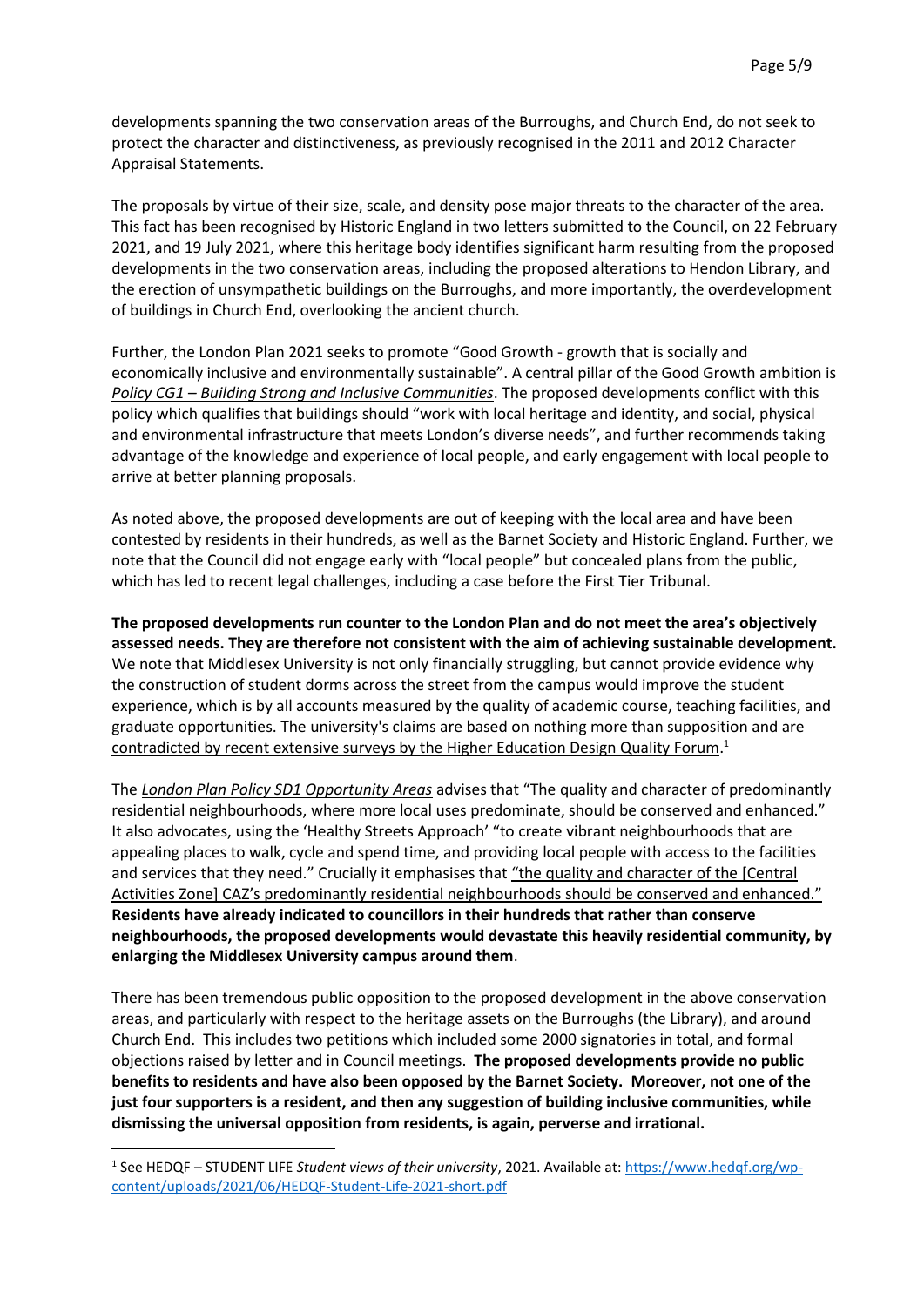#### *Heritage, Design and Street Scene*

The 1990 Listed Buildings Act, the National Planning Policy Framework (NPPF), the London Plan and local plan, provide the framework for decision-making on heritage applications. At paragraph 192, the NPPF emphasises "the desirability of sustaining and enhancing the significance of heritage assets and putting them to viable uses consistent with their conservation". There is no evidence here that the proposals for the redevelopment of the Meritage Centre site, or the Ravensfield and Fenella buildings enhance the existing heritage assets. Rather, the officers have minimised the heritage impact of the proposed developments.

They report that there are no heritage objections to proposal **21/4709/FUL** – Ravensfield House, Fenella Buildings, 1-3 Burroughs Parade, and 3 Egerton Gardens and that there is approval to propose 3 to 4 storey buildings in Church End, as stated in **21/4722/FUL** – Meritage Centre, Nos. 32-46 and Nos. 28-30 Church End; Nos. 2-6 Church End.

The officers have selectively interpreted the advice received from Historic England, which recognised the importance of the heritage assets included within the areas proposed for in two letters submitted to the Council, on 22 February 2021, and 19 July 2021. **In its letter of 19 July 2021, Historic England identifies on ten occasions, significant harm resulting from the proposed developments in the two conservation areas,** which include proposed alterations to Hendon Library, and **the erection of unsympathetic buildings** on the Burroughs, and more importantly, the overdevelopment of buildings in Church End, **overlooking the ancient church.** 

It is also important to record that the officers ignored the cautionary advice from Historic England, which recommended that low-rise structures would be appropriate for the area where the Meritage Centre currently sits and that **the test for harm to heritage is the overall setting, not simply the replacement of buildings**. They also ignore the advice from Historic England that the demolition of 28 Church End, a positive contributor to the conservation area, would cause harm to the conservation area, made worse by the loss of 30 Church End,

*"The small size and fragility of this conservation area means that the loss of these buildings has a considerably greater relative impact on the conservation area than it would in many other conservation areas."*

Regarding the student accommodation proposed to replace the Meritage Centre. Historic England writes:

*"However, the area of each of the two proposed blocks in the conservation area is comparable to that of the church. This is considered an excessive size and coarseness of grain in a conservation area the character of which is fundamentally defined by being a historic hamlet that consists of small domestic buildings that are subservient to the church in terms of their size. While the grain of the Meritage Centre is too coarse, the proposed development would make this worse."*

Also, while the July 2021 letter from Historic England does not deal with the proposals for the Ravensfield and Fenella sites, they provide advice regarding the replacement of Building 9 that is relevant:

*"Symbolically and visually it would cause a degree of damage to the setting of the town hall for a neighbouring building to be higher than the town hall, which should in terms of the hierarchy of classical architecture be the dominant building."*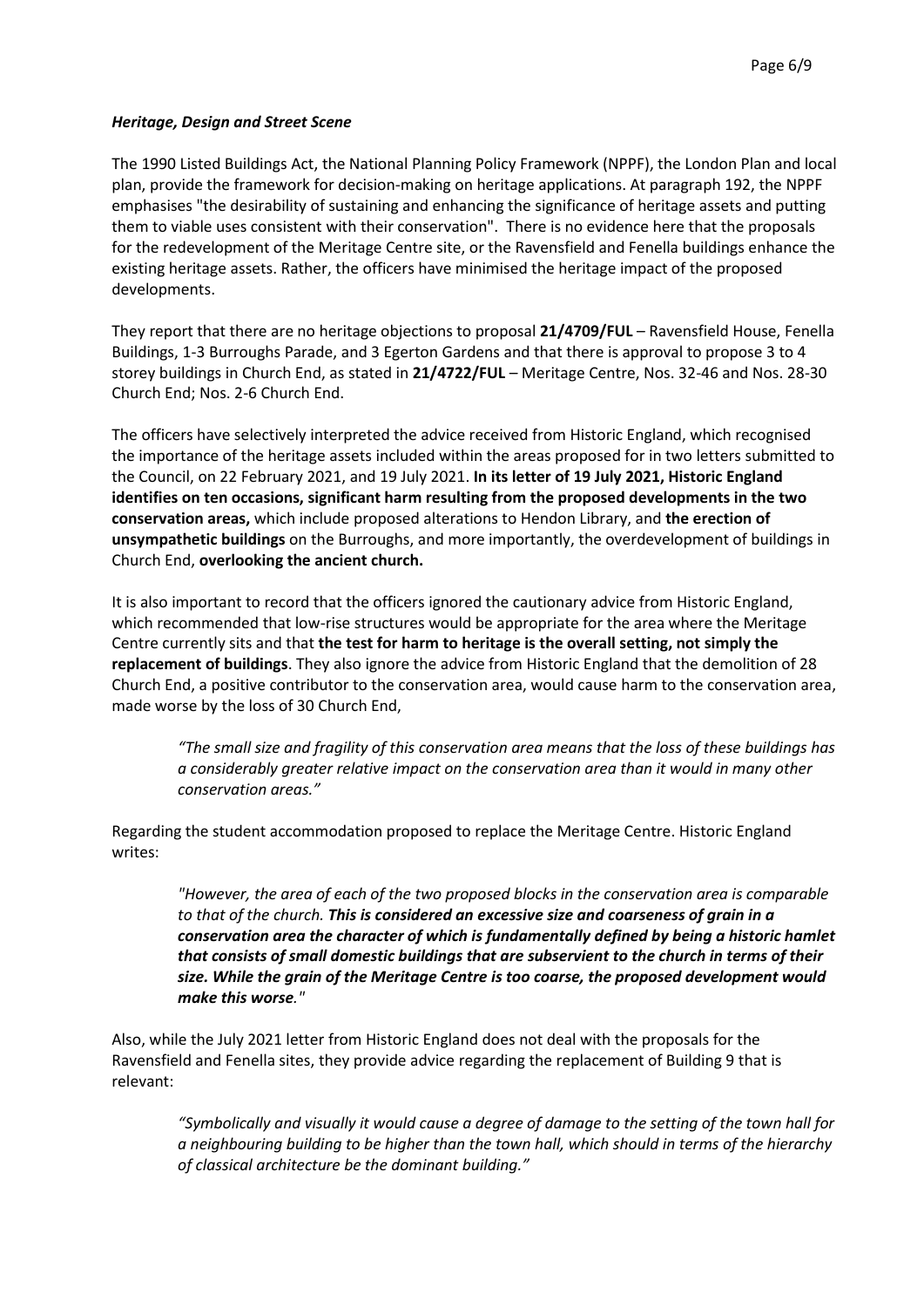Moreover, in the letter of February 2021, **Historic England advised that future landmark buildings should not compromise existing landmarks**, including the Town Hall and Library Building – advice which had not been heeded. **The proposals on the Burroughs include plans for buildings up to 7 storeys, immediately opposite the Grade II listed Town Hall and Library, both of which are just 2-3 storeys high**. The proposed development is located between two historic conservation areas. While the land where Ravensfield and Fenella buildings currently sit is not within a conservation area, again, the test for harm to heritage is the overall setting, not simply the replacement of buildings. It is incontrovertible that the proposed development on the Burroughs will have a detrimental effect on the character and setting of other landmarks, such as the Hendon Methodist Church, a 1937 Art Deco church constructed by Welch and Lander and part of the 20th Century Society's Campaign for Outstanding Buildings. The above suggests a breach of compliance with Section 16 from the NPPF concerning conserving and enhancing the historic environment.

The proposed new library is indicative of poor design. **Poor design is not just about how a building looks – it is also about how a place and building will function in the short and long term**. There is insufficient space to cater for all the activities listed, and organisations promised homes in this building. **This is clearly contradictory to national planning policies concerning achieving high-quality design – as laid out within Section 12 of the NPPF and the National Design Guide; as well as Policy D4, D5 from the London Plan concerning Design; Policy CS5 and Policy DM02 and DM05 from the Barnet Local Plan 2012**.

**The proposals by virtue of their size, scale, and density pose major threats to the character and heritage of the area, as outlined in the 2011 and 2012 Character Appraisals for The Burroughs and Church End and therefore conflict** *with Barnet Local Plan CDH08 Barnet's Heritage.* Similar arguments can be made regarding **Urban Design (Barnet Local Plan Policy CDH01 Promoting High Quality Design) and impact on Barnet's District Town Centres (GSS08),** given that the developments will dominate the civic centre of Hendon, and the administrative seat of Barnet.

# *Biodiversity and Environmental Concerns*

 $\overline{a}$ 

During the consultation period for the SPD, Hendon Hub, and Local Plan Reg. 19, Barnet Council did not conduct an Environmental Impact Assessment to assess the likely significant environmental effects of the development around the proposed development. Although the Scoping Report was dated 2 June 2021, it was not available for public consideration until 16 July 2021, and hence there was no opportunity for public consultation. We also note that Natural England was not consulted in the production of the officer's report. Thus it did comply with regulation 18(4) of the Town and Country Planning (Environmental Impact Assessment) Regulations 2017, nor provide the opportunity for early engagement on environmental matters contrary to the London Plan 2021.<sup>2</sup>

Apart from roosting bats, neither the Scoping Report, nor the Environmental Assessment documents mention other protected species that we know live on those sites including certain birds, and slow worms. Moreover, they offer no specific suggestions as to how the applicant will mitigate the effects of development on the natural environment on these species, and thus these applications run counter to *Barnet Local Plan Policy ECC06 Biodiversity.*

 $<sup>2</sup>$  Barnet published a Scoping Report on 2 June 2021, which was recommended by Hardeep Ryatt,</sup> Principal Planner - Major Developments on 12 July 2021. This document was signed off by Fabien Gaudin, Service Director – Planning and Building Control on 16 July 2021.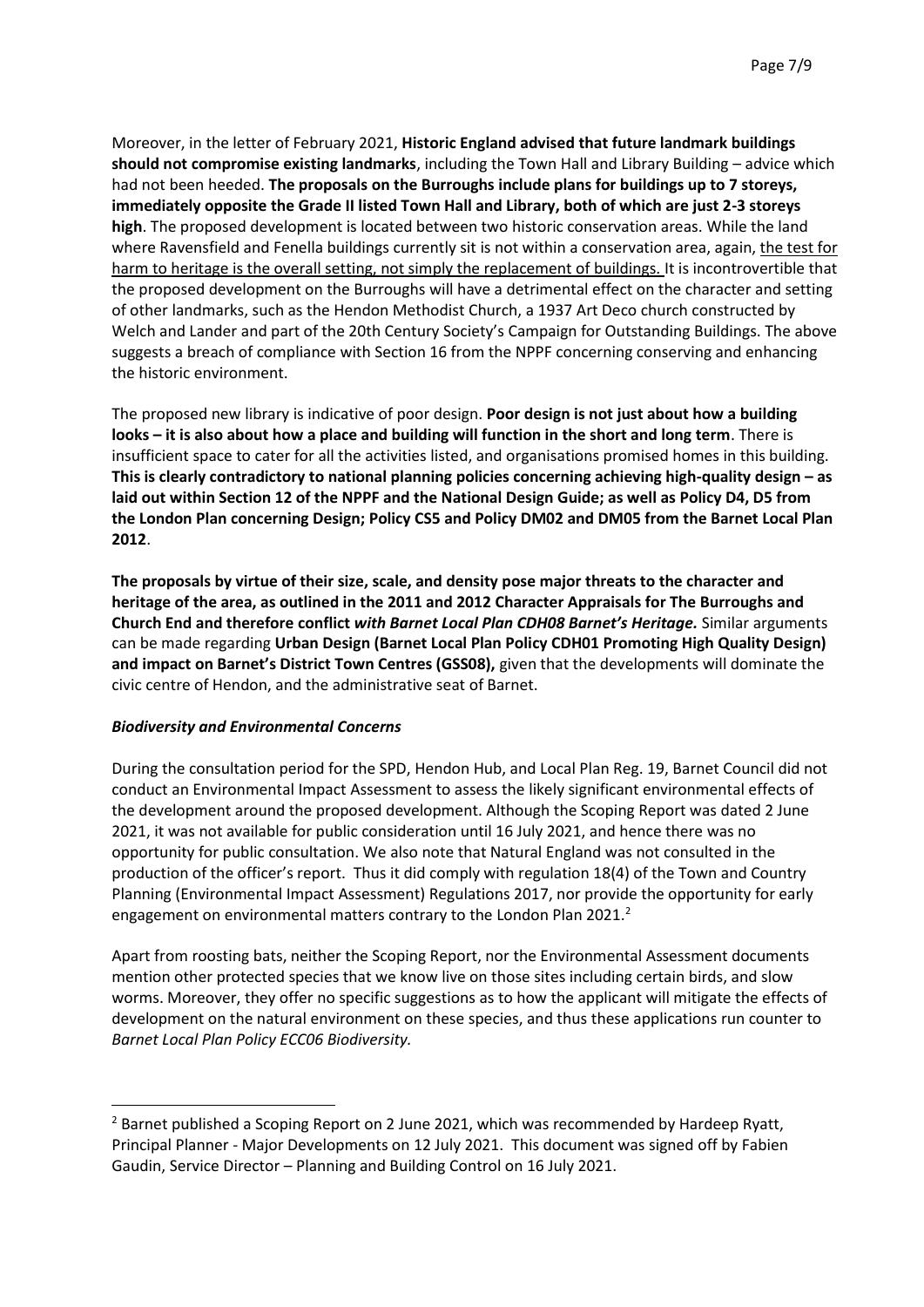**The demolition of perfectly sound, existing buildings undermines Barnet's policies on environment and climate change** including those contained in the Local Plan 2012 - ECC01 Mitigating Climate Change and ECC02 Environmental Considerations. The 2021 Industrial and Decarbonisation Strategy recognises the role the construction sector plays in achieving the government's net-zero target. It, therefore, sets guidance including efforts to decarbonise construction, by increasing the circularity of materials and repurposing of existing buildings. **The proposed developments conflict with the National Planning Policy Framework (NPPF), as well as the UK's Industrial Decarbonisation Strategy 2021**, and *Our Waste, Our Resources: A Strategy For England, 2018* which recommends keeping materials in use for as long as possible.

# **ABUSE OF PROCESS: NON-TRANSPARENCY AND MISDIRECTION**

On 29 May 2019, LB Barnet, published 'Project Brief including Strategic Outline Case (SOC) – Proposed Hendon Redevelopment' which identified the Ravensfield, Fenella, and Meritage Centre sites in Hendon, which are before the Committee for consideration. We note that this document was withheld until 17 June 2021, and only made public following a Freedom of Information request by Brad Blitz on 20 April 2021. This document explicitly sets out that

"**The rationale to support the development of this Project [sic.] is derived from LBB's strategic objectives to maximise capital and revenue opportunities and provide for a sustainable financial future."** 

**These applications are therefore not motivated by a concern to provide affordable housing, better educational provision, or improve the street scene, as the officers maintain, and any suggestion otherwise is simply further indicative of bad faith.** 

To date, Barnet Council has refused to publish all documents related to the business case and has also failed to provide the legal advice stated in the Reports Pack. Nonetheless, residents have conducted further studies, and believe that the Council is seeking to enter into a weak covenant with Middlesex University, that could imperil the Council's finances, even to the point of bankruptcy, following the example of Croydon, Slough, and Spelthorne. For this reason, local chartered accountant Alexander Fischbaum prepared detailed letters which were sent on 27 July 2021 to both the members of the Council and the Council's auditors (BDO), addressed to the Complex Insolvency Team.

The Council has spent tens of thousands of pounds on planning but has not requested its auditors or similar to provide an opinion regarding the financial standing of the only tenant, i.e. Middlesex University, contrary to its fiduciary duties. As Mr. Fischbaum explains, the weak covenant of the university exposes the council to future costs, should the university be unable to afford the upkeep it these buildings, not to mention the prospect of further redundancies at the University.

Regarding the viability of Middlesex University, we wish to draw the Committee's attention to the fact that on **14 October 2021 wrote to the UK Government Insolvency Service to give advance notification of 43 redundancies including in the Faculty of Health, Social Care, and Education** – areas which Middlesex University COO, James Kennedy, assured the Council were indicative of the university's social value to Barnet. **Put simply, relying on Middlesex University puts Barnet Council at risk of lost council tax receipts, additional costs of maintenance, security, insurance of buildings, and further costs to convert buildings to other uses since university and student accommodation cannot simply be repurposed for other users**.

Since the developments were first proposed, the higher education and environmental landscape has changed remarkably. While Middlesex University's own documents record that it is principally a